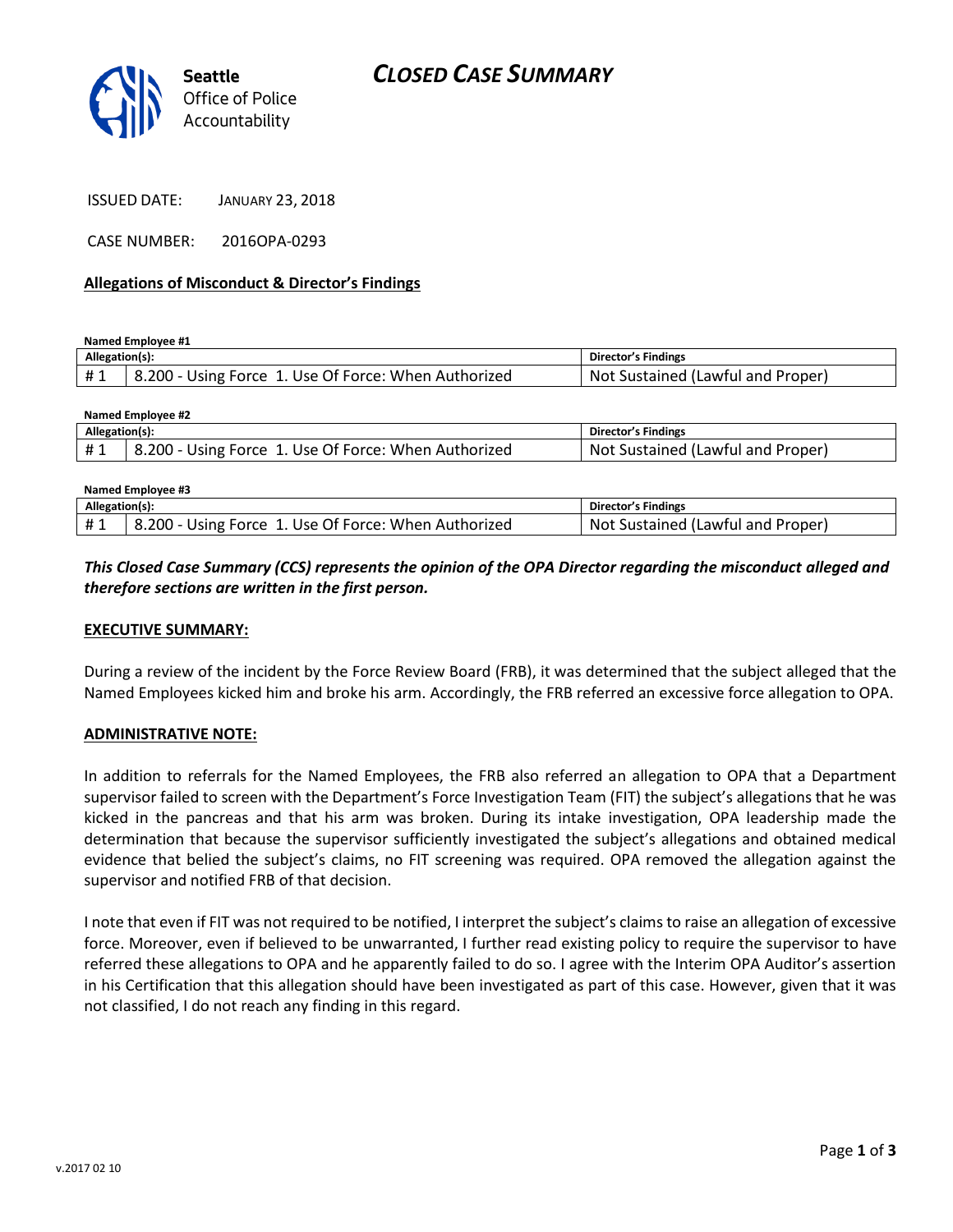

## *CLOSE CASE SUMMARY*

OPA CASE NUMBER: 2016OPA-0293

#### **ANALYSIS AND CONCLUSIONS:**

### **Named Employee #1 - Allegations #1** *Force - Use - 8.200 - Using Force 1. Use Of Force: When Authorized*

The subject alleged that the Named Employees broke his arm during his arrest and kicked him in the pancreas. Officers, including the Named Employees, contacted the subject based on a complaint of a suspicious person trespassing in a parking garage. The subject ran from officers when they attempted to identify him. He was caught after a short foot pursuit and taken into custody. During his arrest, the subject complained that the officers kicked him and broke his arm. The supervisor who screened this incident determined that these allegations were false after confirming with the Seattle Fire Department (SFD) that the Complainant did not have any injuries.

As discussed above, the Complainant ran from officers when they tried to arrest him. When he was caught, the subject resisted attempts to put him into handcuffs. The Named Employees used force to subdue the Complainant consisting of a tackle to the ground, as well as force necessary to pull his arms behind his back and place him into handcuffs.

SFD responded to treat the subject for his alleged injuries. As discussed above, SFD determined that the subject did not have a broken arm. The subject did not participate in this investigation.

SPD Policy 8.200(1) requires that force used by officers be reasonable, necessary, and proportional. Whether force is reasonable depends "on the totality of the circumstances" known to the officers at the time of the force and must be balanced against "the rights of the subject, in light of the circumstances surrounding the event." (SPD Policy 8.200(1).) The policy lists a number of factors that should be weighed when evaluating reasonableness. (*See id.*) Force is necessary where "no reasonably effective alternative appears to exist, and only then to the degree which is reasonable to effect a lawful purpose." (*Id.*) Lastly, the force used must be proportional to the threat posed to the officer. (*Id.*)

From my review, the force used by the Named Employees was reasonable, necessary, and proportional, and thus consistent with policy. The Named Employees had reasonable suspicion to stop the subject to investigate possible trespassing in the parking garage. Once they verified that the subject was not lawfully on the premises, the officers had probable cause to arrest him for trespass. The subject then ran from the officers in an attempt to escape being taken into custody. The officers had legal authority to use force to take him into custody. The force used, a tackle to the ground and then de minimis force to place the subject into handcuffs, was reasonable under the circumstances of this case. The force was further necessary to ensure that the subject was captured and prevented from causing physical harm to officers. Moreover, the force was proportional to the threat facing the officers. Force was only used when the subject was actively trying to escape officers and resisting being handcuffed and, even then, only the least force necessary was used.

Lastly, the subject's allegations of being kicked in the pancreas and suffering a broken arm were inconsistent with the evidence. First, a review of the In-Car Video relating to this case yielded no evidence that the subject was ever kicked. Second, a medical examination by SFD explicitly ruled out a broken arm.

For the above reasons, I recommend that this allegation be Not Sustained – Lawful and Proper.